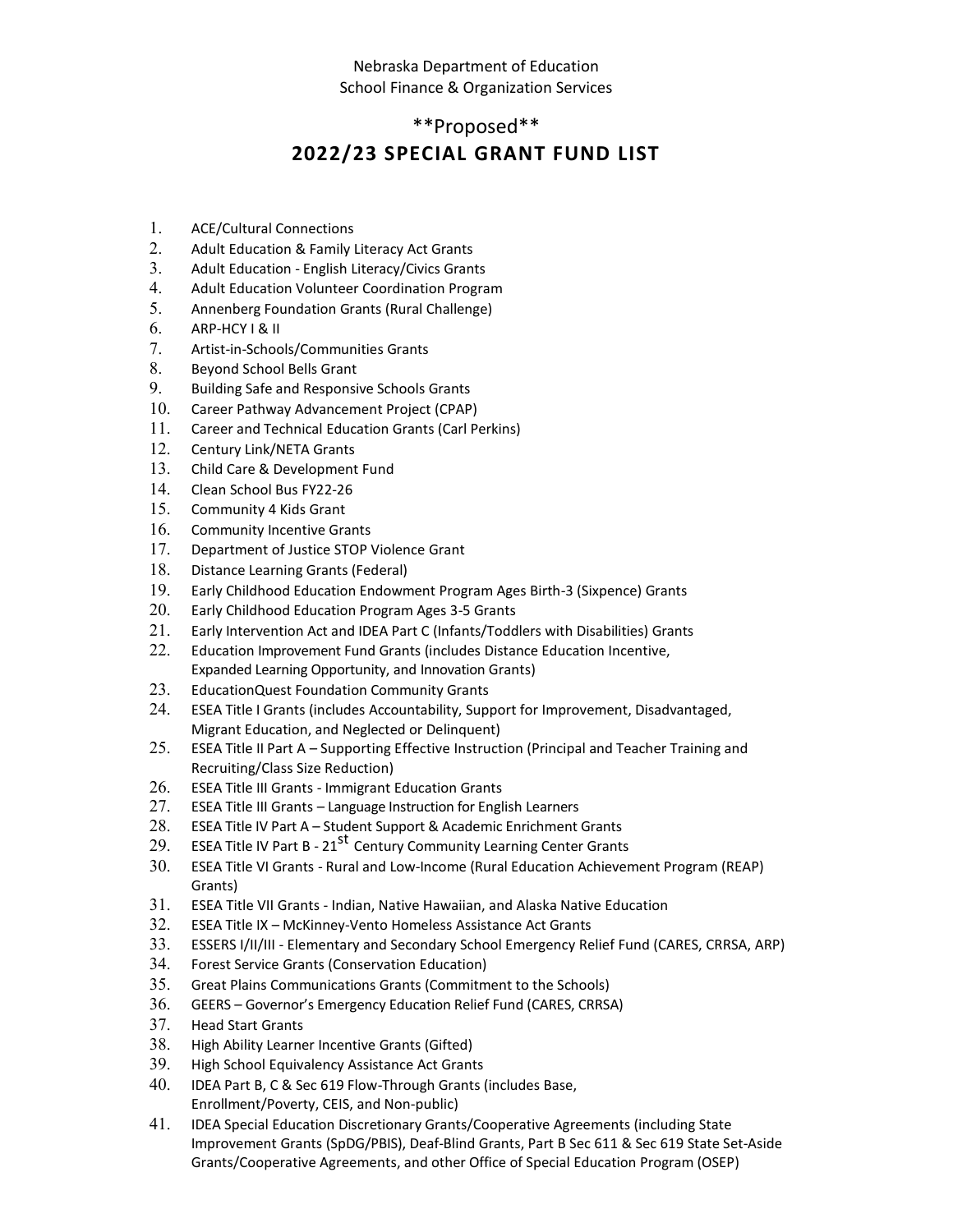#### Nebraska Department of Education School Finance & Organization Services

## \*\*Proposed\*\*

## **2022/23 SPECIAL GRANT FUND LIST**

Grants/Cooperative Agreements)

- 42. Immigrant Impact Education Grants
- 43. Improving Health & Education Outcomes for Young People
- 44. Individuals with Disabilities Education Act/American Rescue Plan Act of 2021 (ARP)
- 45. Indian Education Grants
- 46. Innovation in Education Program Grants (includes funds from USDE)
- 47. Johnson-O'Malley Grants
- 48. JROTC
- 49. Kiewit Foundation Grants
- 50. Magnet School Grants
- 51. Medicaid Administrative Activities in Public Schools (MAAPS)
- 52. Medicaid in Public Schools (MIPS)
- 53. Mentoring for Success Grants
- 54. Microsoft Settlement Agreement
- 55. National Assessment of Educational Progress (NAEP)
- 56. National Science Foundation Grants
- 57. NDEQ
- 58. NE Improving Student Health (CARES Act)
- 59. NE Improving Student Health
- 60. NE Emerging Technologies Initiative-Pathways to STEM grant
- 61. Nebraska Grant for School Emergency Management
- 62. Nebraska STOP School Violence Prevention Training Program
- 63. Nebraska STOP School Violence Threat Assessment Program
- 64. NE Youth Suicide Prevention 21
- 65. Nebraska Arts Council Grants
- 66. Nebraska Community Foundation/TeamMates Grants
- 67. Nebraska Environmental Trust Grants
- 68. Nebraska Game & Parks Commission Grants (Conservation Education, Outdoor Classroom)
- 69. Nebraska Humanities Grants
- 70. Nebraska Natural Resources Commission Grants
- 71. Preschool Development Grant (PDG)
- 72. Project AWARE (Advancing Wellness & Resiliency in Education)
- 73. Ritonya-Buscher-Poehling Foundation Grants
- 74. Refugee School Impact Grant
- 75. reVISION Action Grant
- 76. Safe Routes to Schools Grant
- 77. Save the Children Grant
- 78. School Climate Transformation Grant
- 79. School Health Program Grants
- 80. Smaller Learning Communities Program Grants
- 81. SPED Planning Region Team
- 82. Stackable, instructionally embedded, Portable Science (SIPS) Assessments.
- 83. Statewide Longitudinal Data System
- 84. Summer Food Service Program
- 85. Supplemental Nutrition (CRRSA & ARP?)
- 86. Teaching American History (TAH) Grants
- 87. Technology Information Infrastructure Assistance Program Grants (U.S. Department of Commerce)